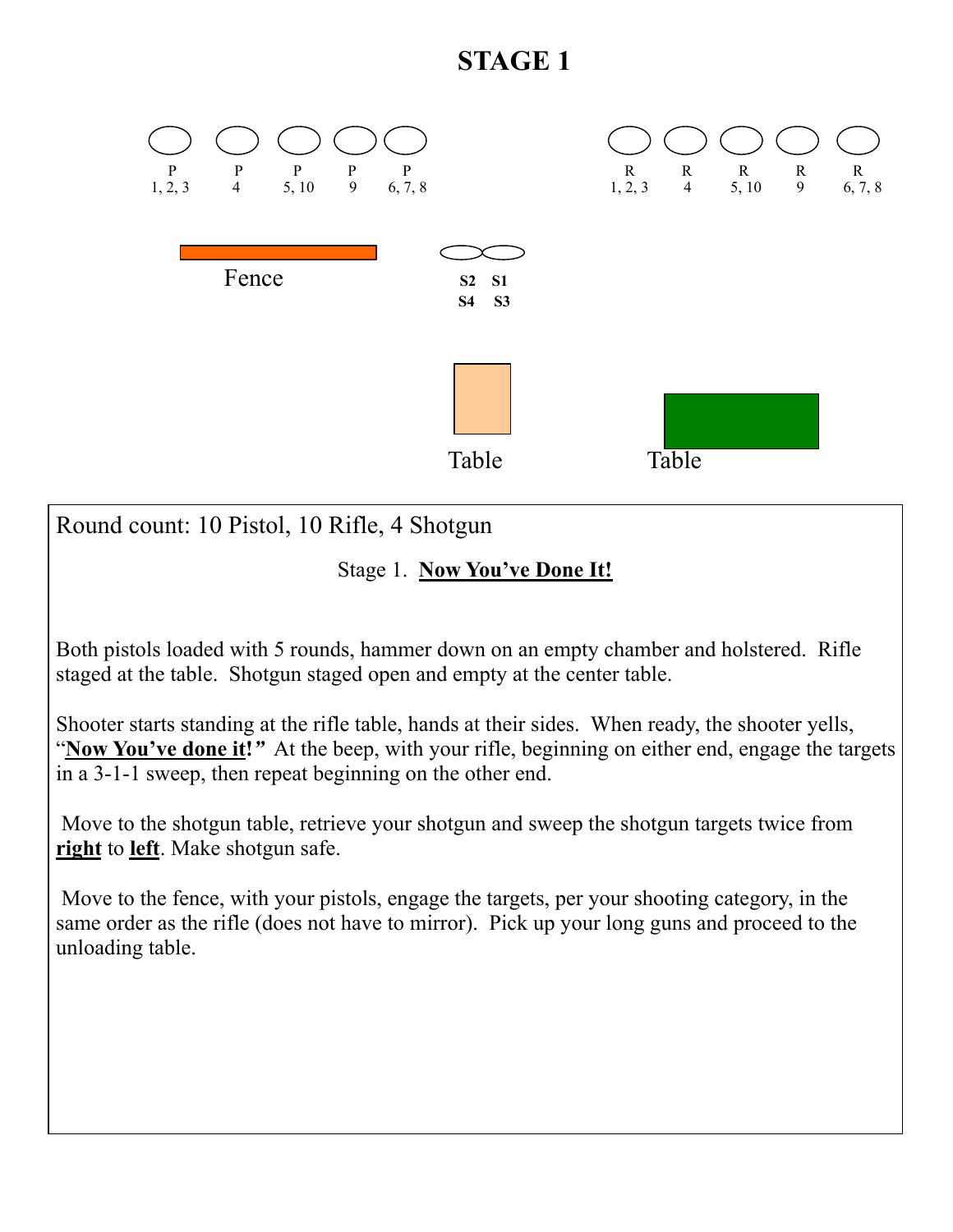

Round count: 10 Pistol, 10 Rifle, 4 Shotgun

#### Stage 2. **Go Ahead, Skin That Smokewagon!**

Both pistols loaded with 5 rounds, hammer down on an empty chamber and holstered. Rifle staged on the table. Shotgun staged open and empty at the center table.

Shooter starts standing at the rifle table, hands flat on the table. When ready, the shooter yells, "**Go ahead, skin that smokewagon!***"* At the buzzer, pick up the rifle and, engage the targets in two single tap sweeps, beginning on the same end. Make rifle safe.

Move to the shotgun table and with the shotgun, sweep the shotgun targets twice from **right** to **left**.

Make shotgun safe.

 Move to the Fence. Engage the pistol targets, per your shooting category, in the same order as the rifle. Wild Bunch, show your pistol clear, pick up your long guns and proceed to the unloading table.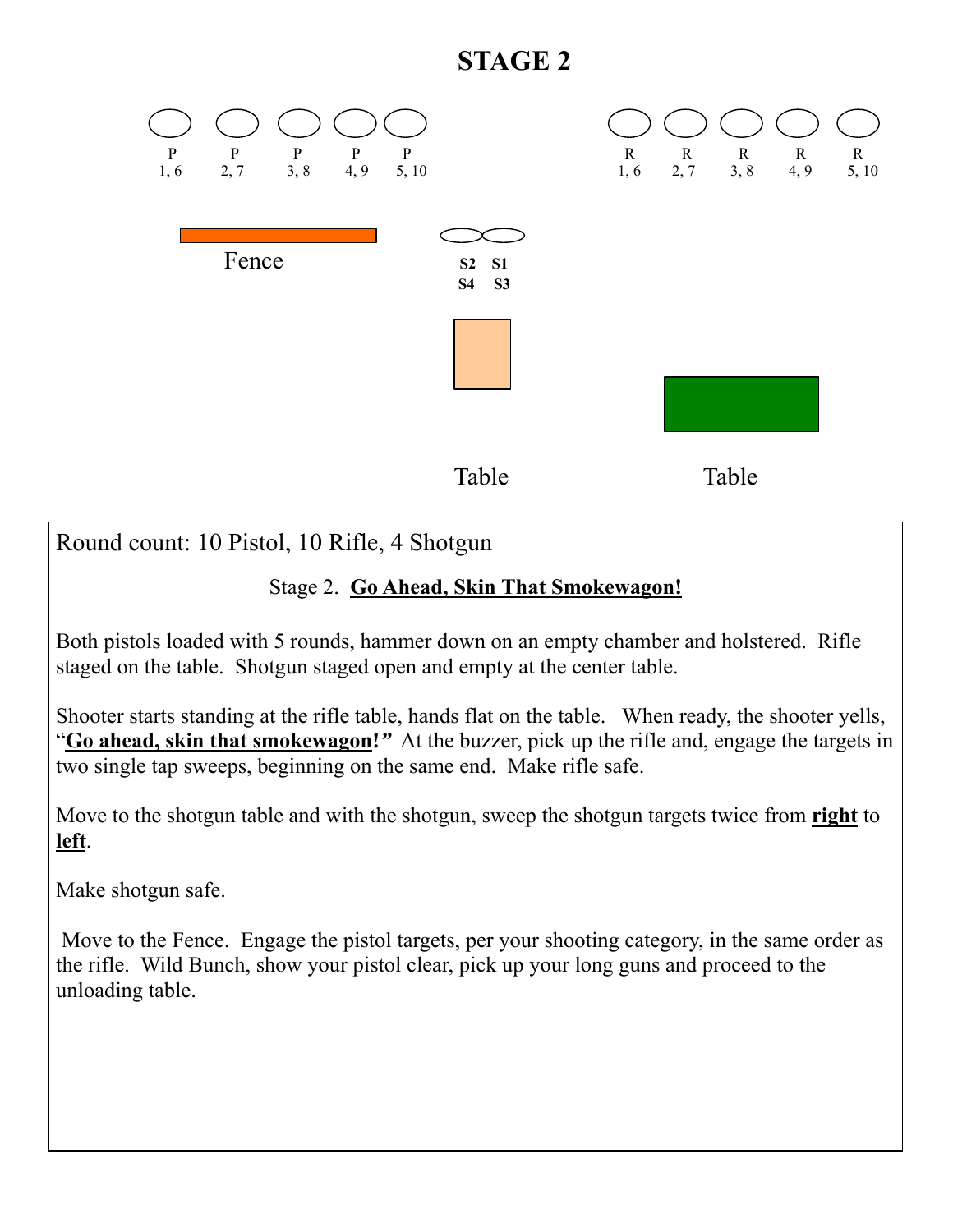

Round count: 10 Pistol, 10 Rifle, 4 Shotgun

### Stage 3. **Nobody Calls Me A Liar!**

Both pistols loaded with 5 rounds, hammer down on an empty chamber and holstered. Rifle staged on the table. Shotgun staged open and empty at the center table.

Shooter starts standing at the rifle table, with hands on gun butts. When ready, the shooter yells, "**Nobody Calls Me a Liar!***"* At the buzzer, with your rifle, engage the targets, in a "Twisty Sweep" (R1, R2, R3, R4, R2, R3, R1, R2, R3, R4), beginning on either end.

Move to the shotgun table, retrieve your shotgun and sweep the shotgun targets twice from **right** to **left**. Make shotgun safe.

From the fence, per your shooting category, engage the pistol targets, in the same order as the pistols. Does not have to mirror.

Pick up your long guns and proceed to the unloading table.